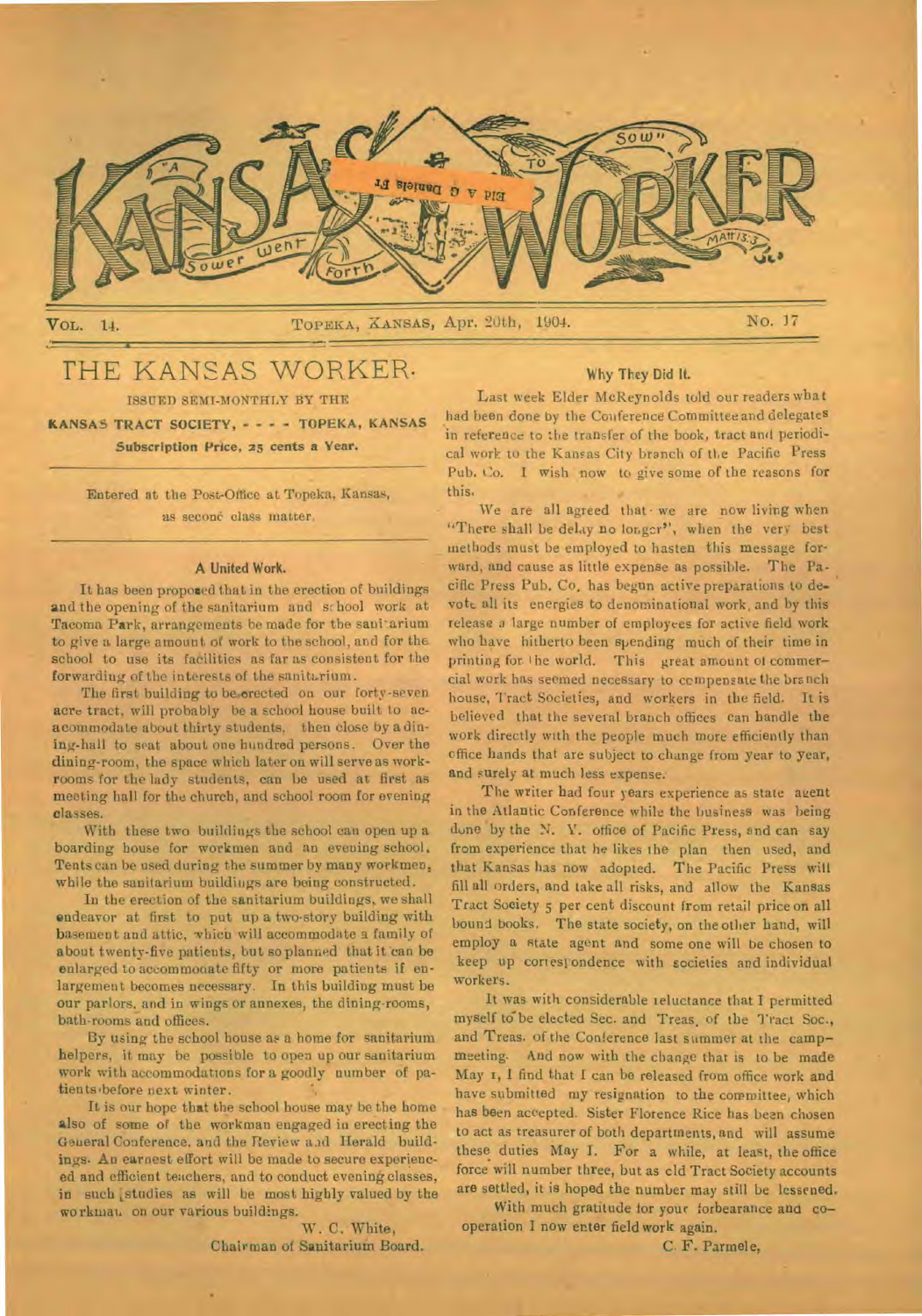#### Visiting Bible Work.

All who are calling upon the conference for a tent company, will be interested in a letter which was received a few days ago by the Family Bible Teacher Publishers of Cincinnati, Ohio. We believe if our people every where would precede a tent effort by dietributi ng "The Family Bible Teacher" lessons, that the work of our brethren, after the tent is pitched, would be much more effectual. and nerbaps less expensive. The letter to which we refer, reads as follows:-

"Family Bible Teacher Publishers, Cincinnati, Ohio. Dear Brethren in the closing message : I received your package of the "Family Bible Teacher," and am very much pleased with them. God is in this work, and I feel very much interested in it. My husband's mother (seventy-one years old) and myself are the only Sabbath keepers in this•vicinity. We are expecting Elder Heacoek to preach in our school house, before long. but before he comes, I want to scatter the leaves of "The Family Bible Teacher." so if you will please send me the lessons which I am now ordering, I shall be indeed grateful. Find enclosed money order to cover the cost. Yours in hope.''

Lessons may be ordered through the Pacific Press Publishing Co., 18 West 5th Street, Kansas City, Mo. There are twenty eight Bible readings in this course of study, systematically arranged, on subjects of the Present Truth, as they are usually presented in a course of lectures.

The entire course may be had for 10 cents. Send your order for them, and ask for the printed instructions on "Visiting Bible Work: How to do it, and what it will cost."

#### ' *J•* :0

#### The One Hundred Thousand Dollar Fund.

We have received this week from a brather in Nebraska a donation of \$1,000 toward the building fund of the Sanitarium. Training School. and General Conference Offices in Washington. We believe that this will be the forerunner of many donations of the same and still larger amounts. A list of the donations to this fund will be published in the next Review. A constant stream of smaller donations is flowing in daily. We are deeply grateful to see the means coming in before the buildings are erected. We are sure this is God's *way.* and that His Spirit is at work pleading this cause with cur brethren who have means in large or small amounts.

We will gladly send to each one who sends a donation to the work to the General Conference Treasuer, a thirty-two page leaflet. describiug the situation and the present need; also blank subscription lists, authorizing any who desire to secure funds for these enterprises.

J. S. Washburn.

#### *0 0*

We trust the same spirit and interest that prompted the above donation will cause some one or more in Kansas to do a like thing for our Kansas Sanitarium. A word from Sister White says "I see no reason why you should not go forward with your sanitarium In Wichita."

100 fruit and shade trees wera set on the grounds last week and the lawn Is ready for the grass seed.

#### Young People's Convention At College View, Nebr.

The f entral Union Conference Educational Committee, has appointed a Union Young People's Convention to be held at College View, May 31 to June 5. We hope there will be a large delegation of our young people from Kansas. The better plan will be for you to begin to arrange at once to go. The program is excellent; you will also have the privilege of visiting the College classes. The Lord line directed this move for the young people, and we hope to see many of our young people there from Kansas.

I just believe it will be possible for many to attend.

Mrs. Belle Emerson. Sec. of Y, P's. Department. <sup>0</sup>*0 0* 

The Conference Committee meeting in Topeka last week was one of special interest and importance to the work in the Conference. We were very sorry that on account of various hindrances, three members, Elders Crane and Hanhardt, and Brother W. M. Stone were not present. It was voted at the Omaha Conference to have a meeting of the entire committee in Topeka April 11 to 15 and personal letters were sent to all, requesting attendance. Some matters of vital importance relating to changes in the office and the interests of our state paper, were recommended by the members present and the recommendations were sent to the absent members for their approval or disapproval, we believe all will be in harmony with the action recommended, but the best way to know is to find out. The arrangements will be made known in next issue.

#### **0 0 0**

The Summer Normal for our church school teachers and those who are preparing to take up that sacred and responsible work, is to be held in Atchison, Kansas, beginning about the middle of June and continuing eight weeks. This is for the entire Central Union Conference and it is expected that 60 or 75 or more will attend. This will be a great opportunity for Atchison.

The Kansas Conference will furnish a tent for a series of tent meetings to be held in connection with this assembly of our teachers. Literature will be furnished for their use and it is deeigned to have the work so organized that each one in attendance will have at least some territory to work, not commercially but spiritually.

#### **SG**  $35 - 35$

It was voted at the Union Conference to have each church appoint 'some one to canvass its members for the new volume of the Testimonies. We trust this will be done at once. The Librarian would be a very suitable person, but if there is any good reason why the party can not act, let some one else be appointed at once. The matter in this volume Is most timely Indeed, and no time should be lost in getting it into our homes. Prices cloth, 75 cents, leather, \$1.25.

#### **ST**  $9.9$

#### Notice..

Workers and all others desiring to have at band valuable information on the Eastern Question, I wish to call your attention to two and a half pages of notes on the Sabbath school lessons for March 12 past also note on the two lessons for the two Sabbaths prior to that date. It will be well to preserve these carefully. If you have lost your quarterly, get an other.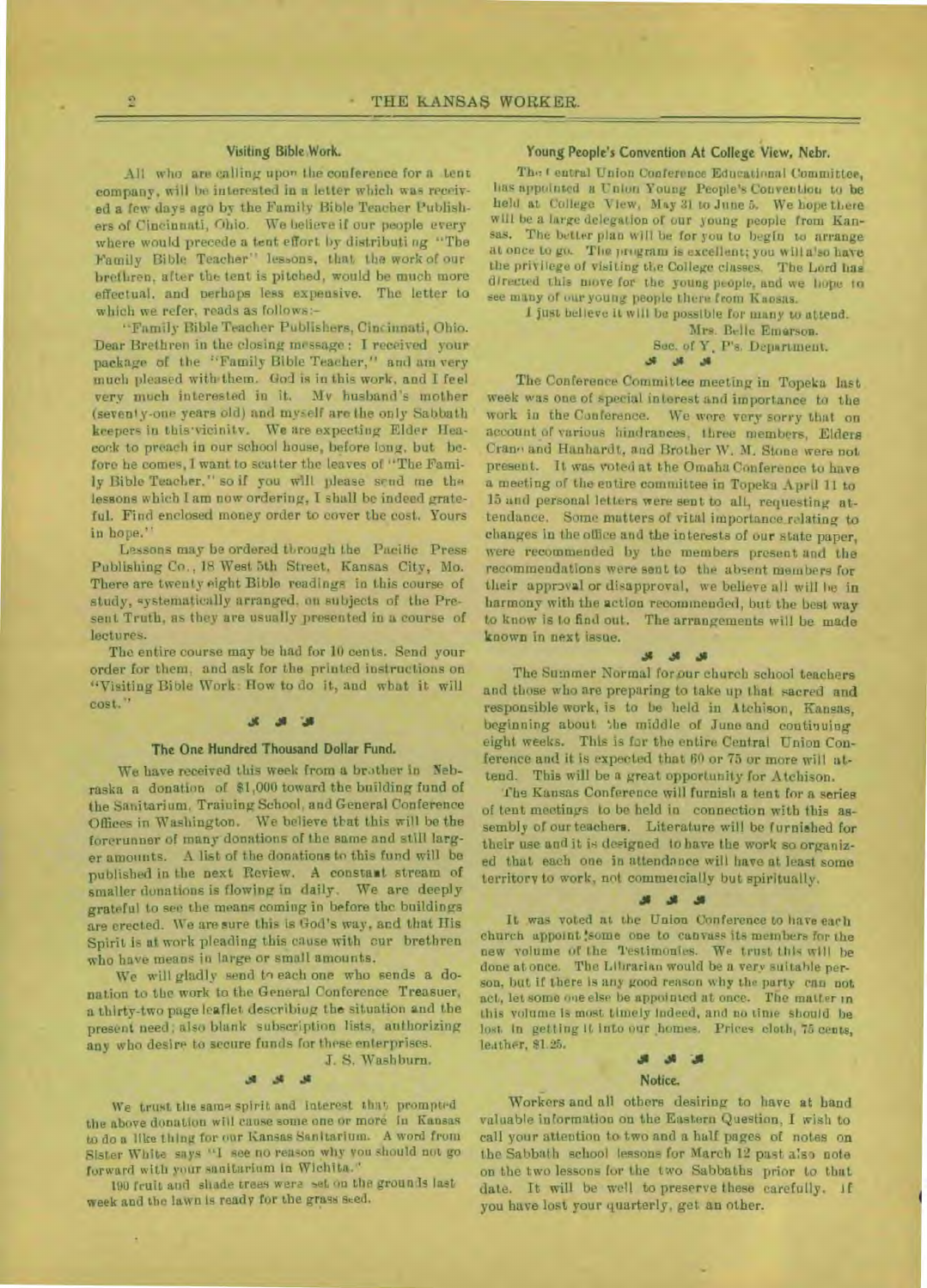#### Field Reports.

On April the 8th I visited Eureka and held a few meetings with the church. The quarterly meeting was also held on that day. There was a good interest from the first. A few members not of our faith were attending all the time.

On Sunday we repaired to the river where I buried 13 earnest souls with their Lord in baptism. There is still one more to follow but because of certain reasons it was thought best to wait a while. My health is quite good and I stood up under the work well. I praise the Lord for a place in His work and among His workers.

#### D. H. Oberholtzer. **JS**

I spoke in the second S. D. A. church in Kansas City, `Kansas, last Sabbath at 11. A. M. I enjoyed a precious hour of Bible study with our colored church on the subject of sealing work and the preparation for it. The study was much appreciated and the spirit made deep impressions upon some hearts. I spoke in the first church at 3 :P. M. to an appreciative audience. A good social meeting followed. One young man presented himself as a candidate for baptism and membership.

#### **41**

#### Bellaire.

Since entering this field of labor I have enjoyed myself just fine. It is really easier than I had expected it would be. I am of good courage in the Lord. Although I have not done as well as some, yet I am satisfied with it for the Lord has done it,not me. The Lord has blessed me this last week and I can thank Him for it. Although the road has been rough and dreary, yet the Lord has been with me. I am of good courage and trusting in the Lord.

#### Wm. Morey.  $36$

We are enjoying much of God's blessing since coming to this field of labor. We are having many precious experiences and are sure that God sent us here. We have proved God and found that He will always do just what<br>He says He will. Our orders have amounted to about Our orders have amounted to about \$35.00. It is not much but with God's blessing we hope to do more. There is nothing so good as to work for the Master and we hope these few lines may encourage some one to take up the work and hasten the Master's returning.

#### R. C. Post.

C. McR.

The first Kansas City church has just completed a baptistry in their church building. They will have baptism services next Sabbath. They have put on uew paper and inside painting and everything looks well. We believe the Lord is well pleased with the effort of His people in this.

**Ji JI .11** 

## **JR**

### **Ho, Every One!**

Minute men are called for just now. Get signers to protest against the Sunday bill. Do it quickly. Rush them in. Blanks are being sent to you.

C. McReynolds.

**UEEEEEEEEEEEEEEEEEEEE** rk-News Items.<br>Seesseesseesseessä

Elder L. F. Trubey will drive with his family from Glen Elder, Kansas, to Lawrence this week, which place will be his field of labor this summer. He will do some church work in his District for a few weeks and then assisted by Brother and Sister Easley and probably by Sister Jennie Edwards and one or two more, will make a strong effort to open the work in this city where we have hitherto done no aggressive work. It is in some respect a difficult field. They desire the prayers of all for the work there.

#### **.311**

Elder A. E. Johnson and brother C. E. Peckover and wife are expected to open up the work in Paola, Kan., soon. This is a nice little city in Miami Co. in eastern Kansas, where not a sermon has ever been preached by a Seventh Day Adventist minister nor any Bible work ever been done. They will need much faith and grace to stay with it, and we pray that God will plant His truth there this year.

Brother W. H. Johnson with his wife and Sister Bertha Gladden, all of Leavenworth, started for Thayer April 18, to attend the Missionary Institute now in session there. From a letter from Sister Johnson we quote, "We desire to consecrate our lives and being, to the work of this message." They have just buried their only child, a bright little daughter who for a few years has been the sunshine of their home.

Brother Dan E. Huffman will now enter the work in a public way again. He will probably assist Elder R. W. Parmele in a tent effort in Chanute, to begin about the first of next month. We are glad to welcome him to the ranks of the workers again.

Elder B. W. Brown has fixed up a neat home at Clay Center and is nicely located there. He has a few acres of land, room to make a little Eden. It is in the edge of the village. I made a short call there on my return from Omaha.• Brother Brown was sick for a few days but he is out again in the work. He is at Wakefield at present. C. McR.

Elder I. A. Crane was not at the meeting of the Committee last week on account of his children being sick with the measles. We trust no serious result will be connected with this sickness in his family. Measles **are**  quite fatal in some places this spring.

Elders A. R. Ogden and B. E. Huffman are asked to take charge of the tent meeting in Atchison referred to above. One other assistant will be provided to take part in the night services.

Bro. W. A. Easley and wife have located at Lawrence, Kansas, their field of labor for the present season. He will at once begin a vigorous missionary campaign with the literature.